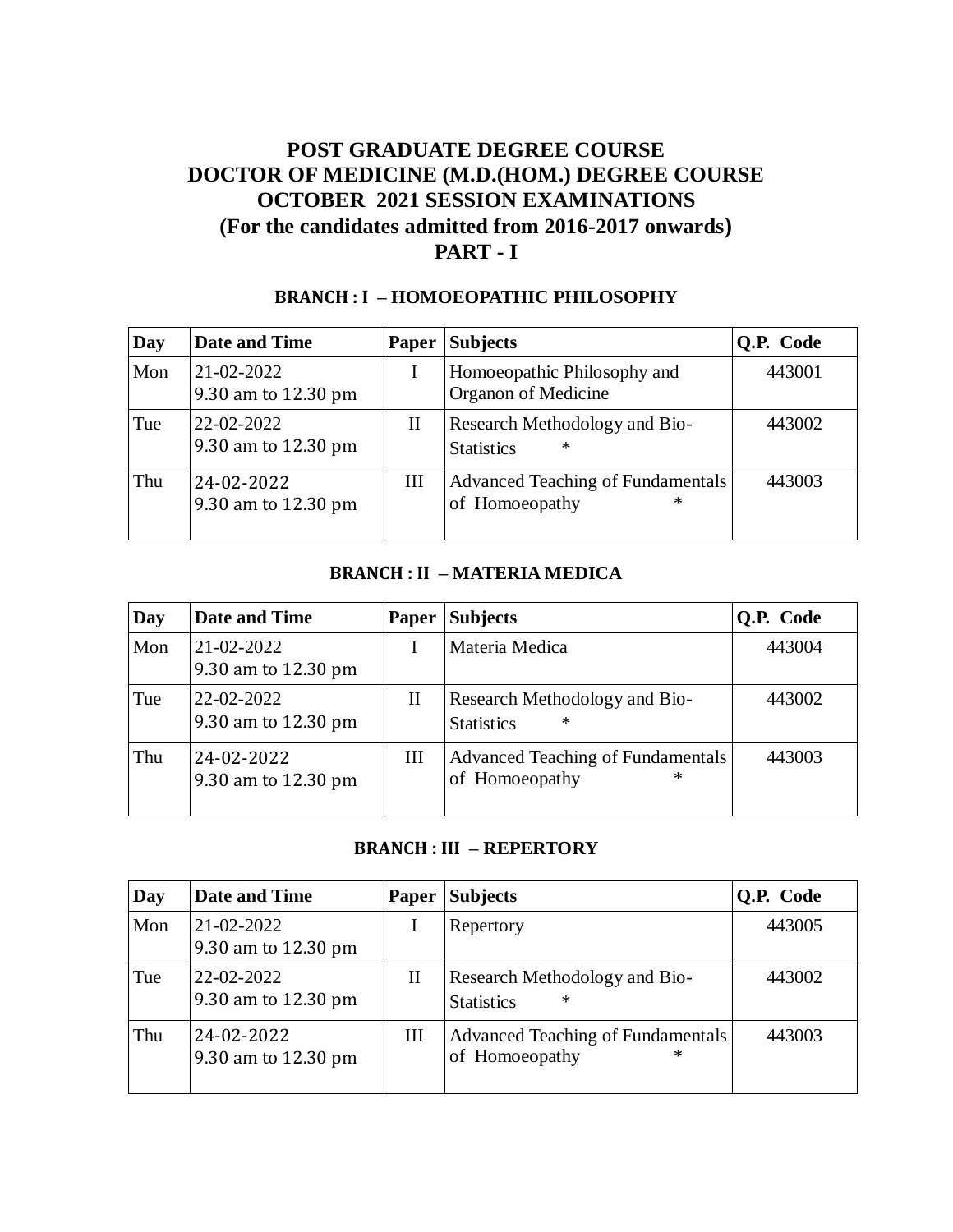### **BRANCH : V – PRACTICE OF MEDICINE**

| Day | Date and Time                     | <b>Paper</b> | <b>Subjects</b>                                                 | Q.P. Code |
|-----|-----------------------------------|--------------|-----------------------------------------------------------------|-----------|
| Mon | 21-02-2022<br>9.30 am to 12.30 pm |              | <b>Practice of Medicine</b>                                     | 443006    |
| Tue | 22-02-2022<br>9.30 am to 12.30 pm | П            | Research Methodology and Bio-<br>$\ast$<br><b>Statistics</b>    | 443002    |
| Thu | 24-02-2022<br>9.30 am to 12.30 pm | Ш            | <b>Advanced Teaching of Fundamentals</b><br>of Homoeopathy<br>∗ | 443003    |

### **BRANCH : VI – PAEDIATRICS**

| Day | Date and Time                     | <b>Paper</b> | <b>Subjects</b>                                              | Q.P. Code |
|-----|-----------------------------------|--------------|--------------------------------------------------------------|-----------|
| Mon | 21-02-2022<br>9.30 am to 12.30 pm |              | Paediatrics                                                  | 443007    |
| Tue | 22-02-2022<br>9.30 am to 12.30 pm | $_{\rm II}$  | Research Methodology and Bio-<br>$\ast$<br><b>Statistics</b> | 443002    |
| Thu | 24-02-2022<br>9.30 am to 12.30 pm | Ш            | Advanced Teaching of Fundamentals<br>of Homoeopathy<br>∗     | 443003    |

**\* Common to all Branches**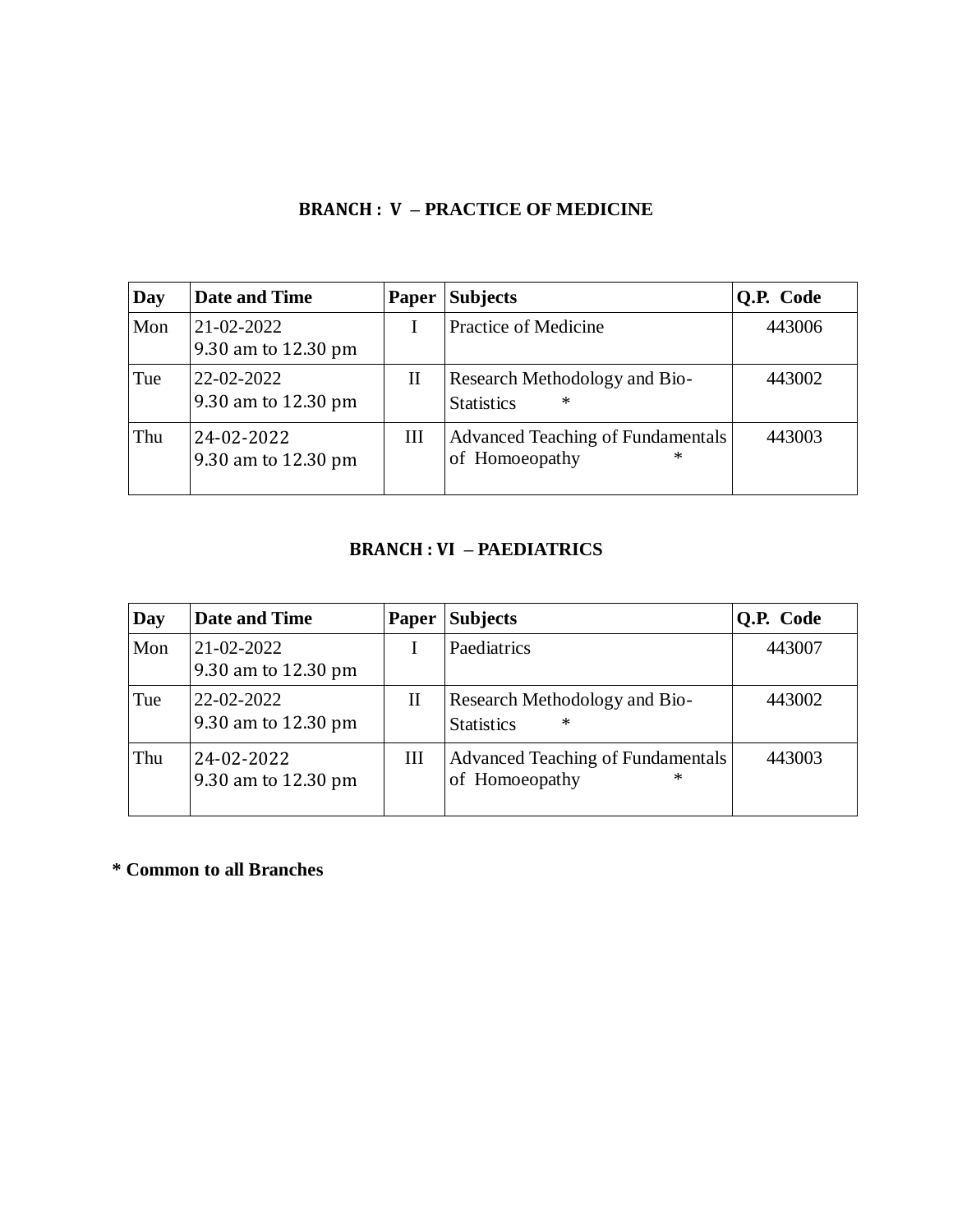# **POST GRADUATE DEGREE COURSE DOCTOR OF MEDICINE (M.D.(HOM.) DEGREE COURSE OCTOBER 2021 SESSION EXAMINATIONS (For the candidates admitted from 2016-2017 onwards)**

# **PART - II**

### **BRANCH : I – HOMOEOPATHIC PHILOSOPHY**

| Day | Date and Time                           | Paper | <b>Subjects</b>                                                | Q.P. Code |
|-----|-----------------------------------------|-------|----------------------------------------------------------------|-----------|
| Mon | $21 - 02 - 2022$<br>9.30 am to 12.30 pm |       | Homoeopathic Philosophy and<br>Organon of Medicine<br>Paper I  | 443011    |
| Tue | 22-02-2022<br>9.30 am to 12.30 pm       | П     | Homoeopathic Philosophy and<br>Organon of Medicine<br>Paper II | 443012    |

### **BRANCH : II – MATERIA MEDICA**

| Day | <b>Date and Time</b>              | <b>Paper Subjects</b> |          | $ Q.P. \text{ Code} $ |
|-----|-----------------------------------|-----------------------|----------|-----------------------|
| Mon | 21-02-2022<br>9.30 am to 12.30 pm | Materia Medica        | Paper I  | 443013                |
| Tue | 22-02-2022<br>9.30 am to 12.30 pm | Materia Medica        | Paper II | 443014                |

### **BRANCH : III – REPERTORY**

| Day | <b>Date and Time</b>              |   | <b>Paper Subjects</b>   |          | <b>Q.P.</b> Code |
|-----|-----------------------------------|---|-------------------------|----------|------------------|
| Mon | 21-02-2022<br>9.30 am to 12.30 pm |   | $Rec{Re}$               | Paper I  | 443015           |
| Tue | 22-02-2022<br>9.30 am to 12.30 pm | Н | $\mathsf{Re}$ Repertory | Paper II | 443016           |